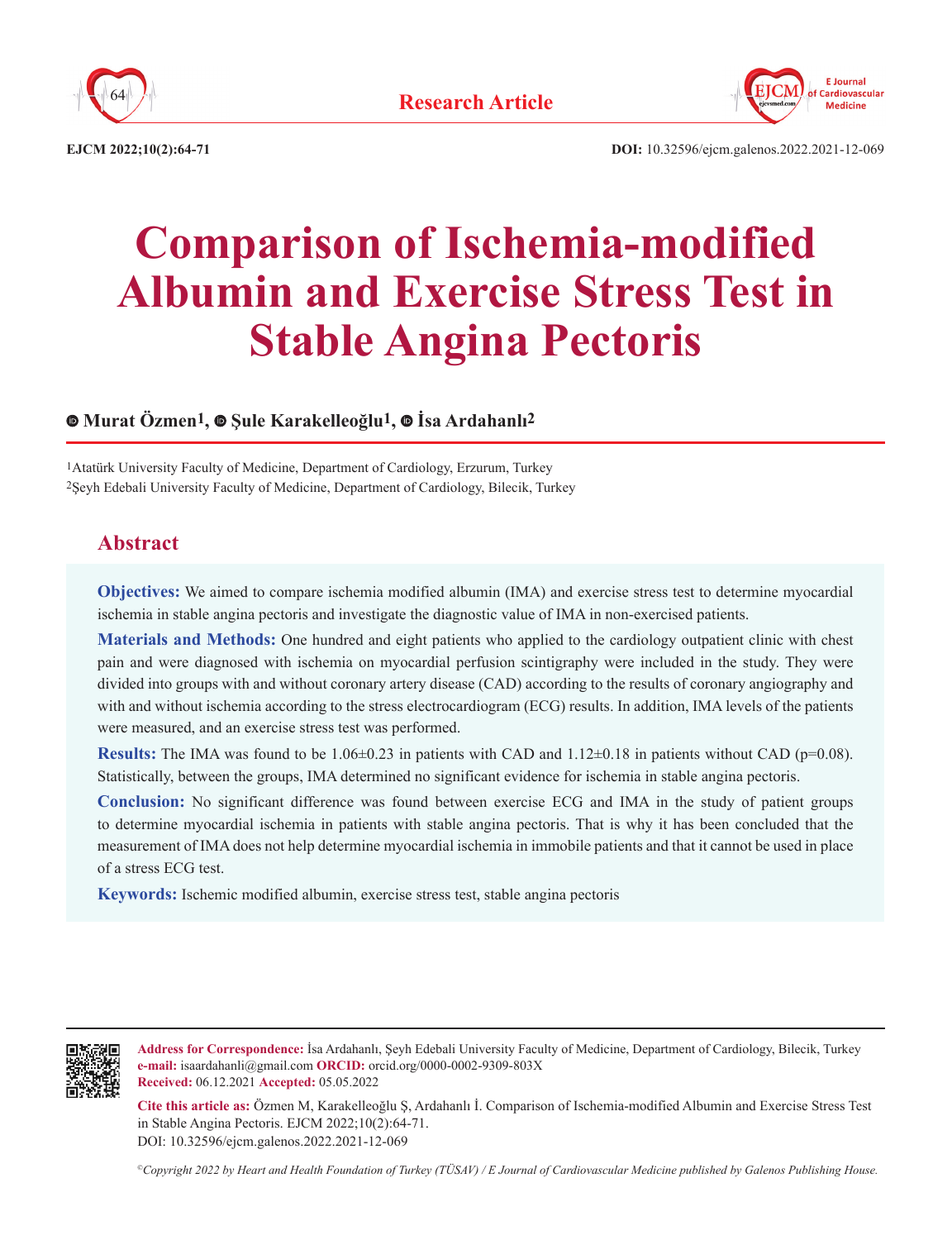



# **Introduction**

Ischemic heart disease is a term that refers to the inability of enough blood and oxygen to reach the myocardium and the resulting clinical manifestations. Many pathologies that cause an imbalance between myocardial oxygen demand and supply can lead to myocardial ischemia<sup>(1)</sup>. Ischemic heart disease is the most common cause of death in developed countries. Deaths due to cardiovascular diseases are still approximately twice as high as all cancer deaths and the sum of all non-cardiovascular deaths<sup>(2)</sup>. Ischemic heart disease may present with different clinical manifestations and present with stable typical or atypical angina in approximately one-third of its cases. Acute clinical manifestations include acute coronary syndromes (unstable angina pectoris, non-ST-elevation myocardial infarction, ST-elevation myocardial infarction) and sudden death with fatal ventricular arrhythmias. Its chronic forms are stable angina pectoris or stable clinical pictures with silent ischemia<sup>(3)</sup>. In recent years, the determination of changes in serum albumin structure in ischemia conditions has enabled the discovery of a new serum cardiac ischemia marker. The last amino-terminal in the albumin structure is the region where transition metals such as cobalt, copper and nickel are attached $(4)$ . Hypoxia, acidosis, free radical damage and membrane disruption that occurs with ischemia reduce the binding of these transition metals to the N-terminus of albumin<sup> $(5-7)$ </sup>. This albumin, which has changed its structure, is called "ischemia modified albumin" (IMA). Measurement of IMA level is known as albumin-cobalt binding capacity measurement and includes spectrophotometric measurement of cobalt unbound to albumin. The increase in IMA concentrations is used to evaluate coronary ischemia as a marker of myocardial ischemia<sup>(7-9)</sup>.

The exercise test is a physiological stress test frequently used to reveal cardiovascular abnormalities that do not exist at rest and determine cardiac function adequacy<sup>(10)</sup>. Exercise electrocardiography is one of the most commonly used non-invasive methods for evaluating patients with suspected or proven cardiovascular disease. In addition to

being non-invasive, its significant advantages are that it has few side effects and does not contain radiation.

This study aimed to compare IMA and exercise stress tests in the determination of myocardial ischemia in patients with stable angina pectoris and investigate the diagnostic value of IMA measurement in patients who are immobile or unable to perform the exercise test.

# **Materials and Methods**

In this study, 108 (62 men/46 women) patients who applied to the cardiology outpatient clinic of our hospital with the complaint of chest pain between December 2018 - May 2019 and whose myocardial perfusion scintigraphy were interpreted as ischemia and who indicated coronary angiography were included in this study. The patients were divided into two groups according to the results of coronary angiography. Those with 50% or more stenosis in one or more of the coronary arteries were considered coronary artery disease (CAD) (+), while those with normal coronary artery were considered CAD (-). Detailed physical examinations were performed by questioning the medical histories of the patients. After 12-lead surface electrocardiograms (ECG) were taken, blood samples were taken for IMA, centrifuged and serum separated. Serum samples were stored at -70 °C. Exercise ECG testing was performed on all participants in the study group and was also used as part of the myocardial perfusion scintigraphy (MPS) application protocol. The patients did not do any physical activity before the exercise test. After blood was drawn from the patients, an exercise test was performed according to the Bruce protocol. Patients with a previous diagnosis of severe aortic stenosis, severe valvular pathologies, coronary artery bypass graft surgery history, previous myocardial infarction, heart failure with reduced ejection fraction (HFrEF), heart failure with mid-range ejection fraction (HFmrEF), ventricular tachycardia, chronic renal failure (glomerular filtration rate of <60 mL/ min), acute pericarditis or myocarditis, skeletal muscle disease, systemic infection, and known malignancy were excluded from the study.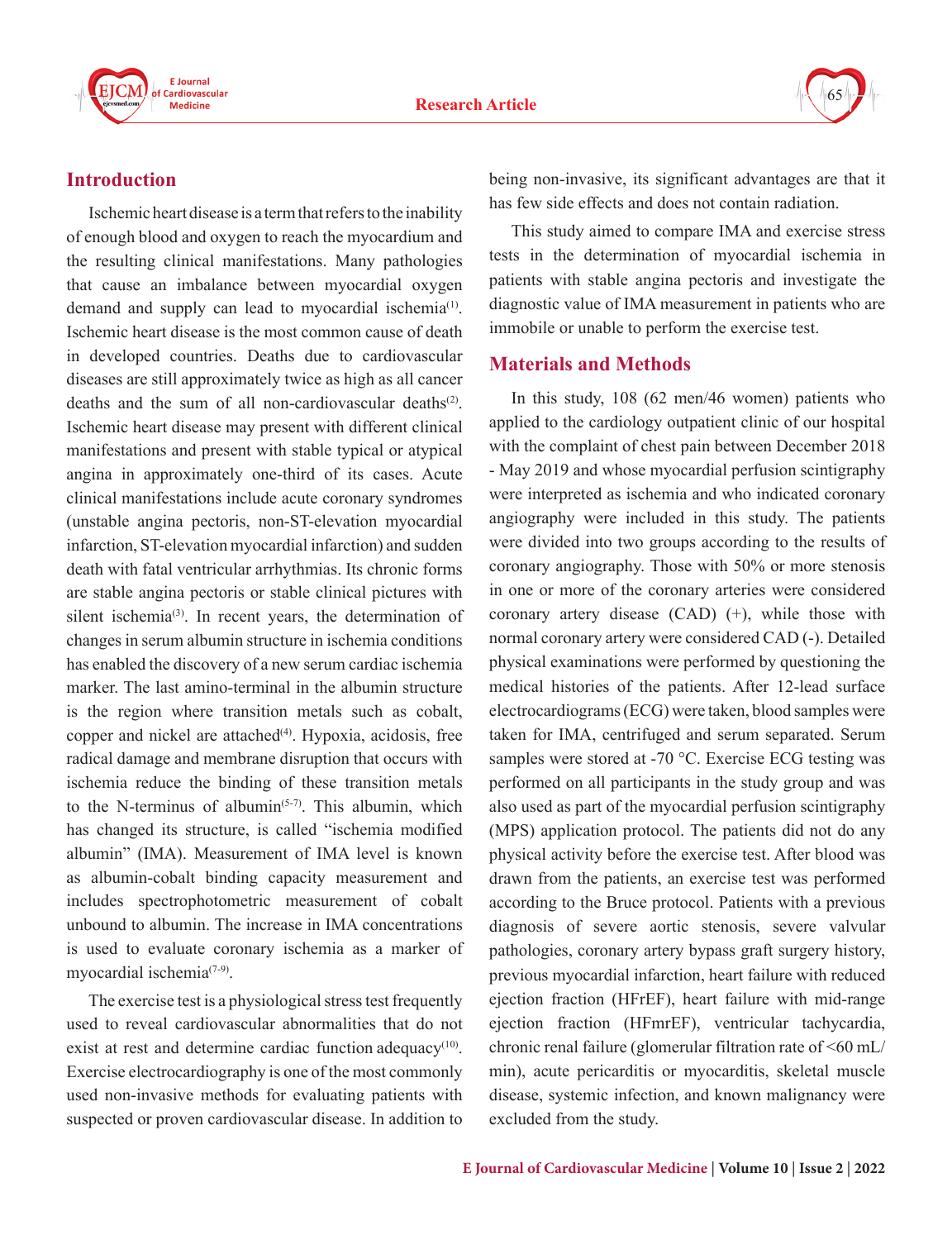



Venous blood samples were taken after 12 hours of fasting for biochemical analysis. In biochemical analysis, serum lipids, total cholesterol, high-density lipoprotein (HDL), light density lipoprotein (LDL), troponin, blood urea nitrogen (BUN), uric acid, creatinine, sodium, potassium, magnesium, calcium, phosphorus, glucose and serum albumin levels viewed. Hemoglobin, white blood cell and platelet levels were measured in the complete blood count. IMA levels were measured by the colorimetric method. Spekol 1300 brand spectrophotometer was used for the measurements. Materials used cobalt 2 chloride  $(CoCl<sub>2</sub>)$  solution, dithiothreitol (DTT) solution (1.5 g/dL), isotonic NaCl solution (0.9 g/dL). Working procedure 50 mL of 1 g/L cobalt chloride solution was added to 200 mL of patient serum, mixed, and incubated for 10 minutes at room temperature. Then 50 mL of 1.5 g/L DTT solution was added and mixed. It was then incubated for 2 minutes at room temperature. 1 mL of 0.9 g/L NaCl solution was added. Sample blanks were similarly prepared by adding distilled water instead of adding DTT. The absorbances of the test mixtures were read at 470 nm with the Beckman DU 530 Life Science UV/Vis Spectrophotometer. Results are reported in absorbance units (ABSUs).

According to Bruce protocol, an exercise stress test was performed with TEPA TM-PRO 2000 brand device. Routine 12-lead ECGs of all patients were taken before exercise. Heart rate, blood pressure and ECG were recorded at the end of each stage. The formula [maximum heart rate  $(beats/minute) = 220$ -age (year)] was used for target heart rate. At the end of the test, the patients were placed in the supine position. Routine hemodynamic parameters were followed for 3-5 minutes in this position. When changes were observed to terminate the test, they were followed closely until they returned to normal. Chest pain on exertion test, decrease in systolic blood pressure of 10 mmHg or more from baseline blood pressure, development of bradycardia or severe arrhythmia, downsloping of the ST segment in two or more consecutive leads or horizontally 1 mm or more 80 ms after the J junction. The presence of excessive collapse or elevation was taken as

the criteria for being positive for the test. Upslopping type ST-segment depression without typical chest pain was not accepted positively.

## **Statistical Analysis**

Statistical analyses were performed using the IBM SPSS V23 (IBM Corp, Armonk, NY, USA) statistical analysis program. The data were presented as mean, standard deviation, median, minimum, maximum percentage, and number. The normal distribution of continuous variables was considered using the Shapiro-Wilk W-test where the sample size was <50, and the Kolmogorov-Smirnov test in the case where it was >50. For comparisons between two independent groups, the Independent Samples t-test was used dec the normal distribution condition was met, and the Mann-Whitney U test was used in case it was not met. In comparisons of 2x2 between categorical variables, the Pearson chi-square test was used if the expected value (>5), dec dec-squared yates test was used if the expected value was between  $(3-5)$ , and the expected value  $(3)$  was used Fisher's Exact test. Multiple groups were evaluated by the Anovis method. The level of statistical significance was taken as  $p<0.05$ .

#### **Results**

The demographic characteristics of the patients are shown in Table 1. There were 62 males and 46 females in the study group, and the mean age was  $57\pm11$ years. While 31.5% (34 patients) of the patients had a diagnosis of hypertension, 14.8% (16 patients) had diabetes. Coronary artery disease was detected in 53.7%

**Table 1.** Demographic characteristics of the study group

|                                | <b>Frequency</b> | %    |
|--------------------------------|------------------|------|
| Gender                         |                  |      |
| Female                         | 46               | 42.6 |
| Male                           | 62               | 57.4 |
| <b>Coronary artery disease</b> | 58               | 53.7 |
| Hypertension                   | 34               | 31.5 |
| <b>Diabetes mellitus</b>       | 16               | 14.8 |
| Effort ECG test (+)            | 56               | 51.9 |
| ECG: Electrocardiography       |                  |      |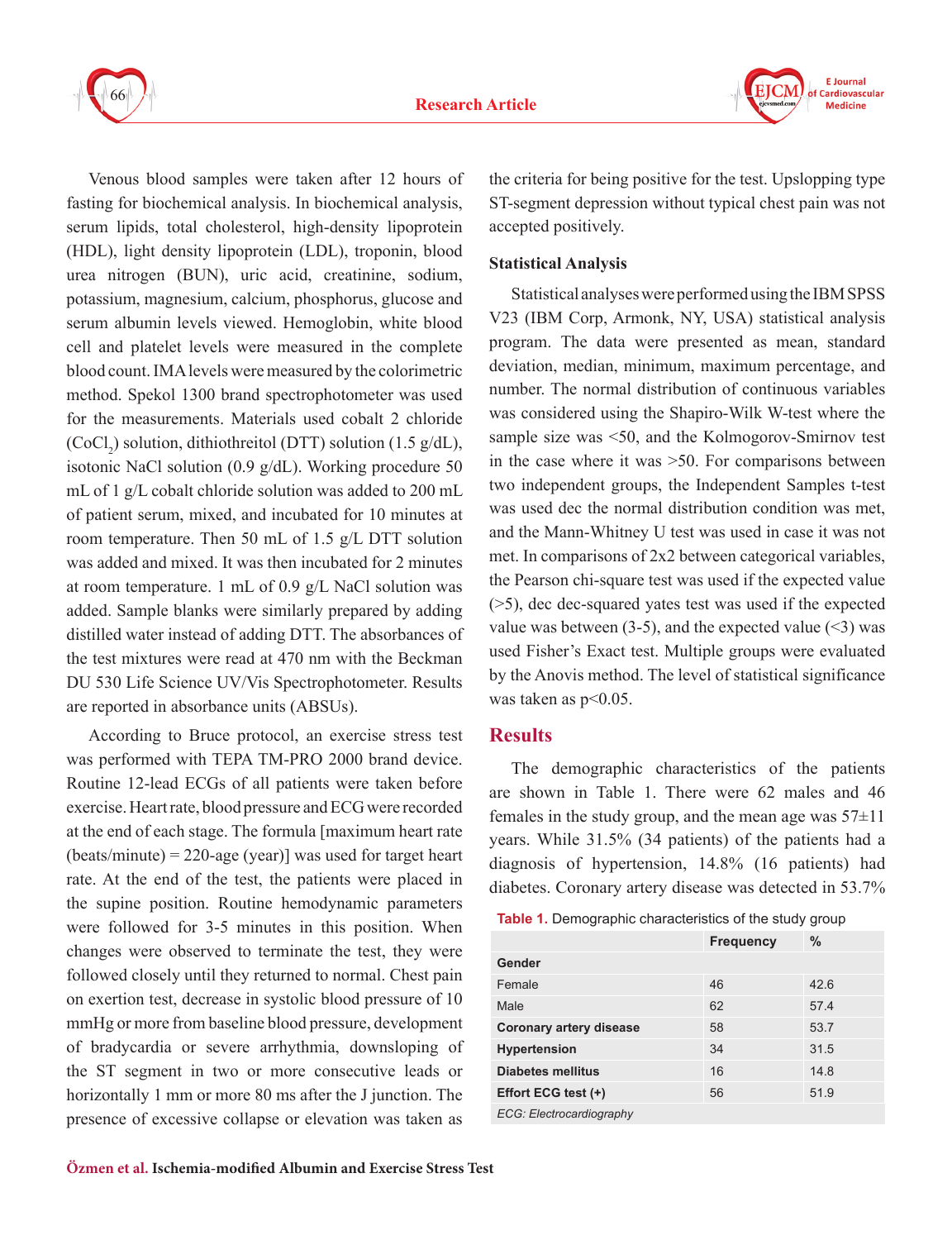

(58 patients) of the patients (more than 50% of these patients had stenosis in their coronary angiographs). In comparison, the coronary arteries were normal in 46.3% (50 patients). Patients were divided into groups according to their current demographic characteristics: those with or without coronary artery disease, patients with suspected ischemia due to exercise ECG, and patients who were not considered. The results of stress electrocardiography and IMA were compared among these patients. Demographic characteristics of the biochemical parameters studied from the blood samples taken from the patients are given in Table 2.

The mean troponin values of the patients were found to be 0.006±0.012 mg/dL and were considered normal. Mean creatinine values were 0.94±0.56 mg/dL. Mean albumin values were 3.99±0.4 mg/dL, and no hypoalbuminemia was observed in the follow-up. In the study, arrhythmia (atrial fibrillation) was observed in the electrocardiography

**Table 2.** Biochemical parameters of the study population (n=108)

| <b>Parameters</b>              | Mean ± SD         |
|--------------------------------|-------------------|
| IMA (ABSU)                     | $1.09 + 0.21$     |
| Troponine (mg/dL)              | $0.006 \pm 0.012$ |
| Creatinine (mg/dL)             | $0.94 \pm 0.56$   |
| Albumin (mg/dL)                | $3.99 \pm 0.40$   |
| Sodium (mmol/L)                | $138 + 3$         |
| Potassium (mmol/L)             | $4.12 \pm 0.41$   |
| Magnesium (mg/dL)              | 1.95±00.28        |
| Calcium (mg/dL)                | $9.15 \pm 0.58$   |
| Phosphorus (mg/dL)             | 3.38±0.75         |
| Uric acid (mg/dL)              | 5.46±1.95         |
| Blood urea nitrogen (mg/dL)    | 18.58±8.10        |
| LDL - cholesterol (mg/dL)      | 135±62            |
| HDL - cholesterol (mg/dL)      | $44 + 11$         |
| Triglyceride (mg/dL)           | 192±123           |
| Glucose (mg/dL)                | $123 \pm 66$      |
| Hemoglobin (g/dL)              | 14.33±1.80        |
| White blood cell (mg/dL)       | 8139±2186         |
| Platelet (10 <sup>3</sup> /mL) | $259 + 62$        |

*IMA: Ischemia modified albumin, LDL: Low-density lipoprotein, HDL: Highdensity Lipoprotein, ABSU: IMA levels as absorbance unit, SD: Standard deviation, n: Number*

of only two patients; the ECGs of the others were normal sinus rhythm.

No statistically significant difference was found between those with and without coronary artery disease regarding IMA levels. IMA values were found to be 1.06±0.23 in patients with coronary artery disease and 1.12±0.18 in patients without coronary artery disease (p=0.08) (Table 3).

When the patients were divided into groups as those whose exercise ECG result was not considered ischemia (negative) and whose exercise ECG result was thought to be ischemia (positive) and were compared, no difference was observed in terms of gender in these groups. Exercise ECG was positive in 41.1% of hypertensive patients and negative in 21.2% (p=0.02). There was no significant difference between positive and negative rates on exercise ECG in diabetic patients (p=0.48). IMA levels were measured as  $1.08\pm0.25$  and  $1.10\pm0.17$ in patients with positive and negative exercise ECGs, respectively, and no statistically significant difference was observed between the two groups (p=0.08) (Table 4).

The comparisons between the exercise stress test results and the patients divided into four groups according to whether they were diagnosed with coronary artery disease in their coronary angiograms are shown in Table 5 and Table 6.

| $\alpha$ , $\alpha$ , $\beta$ and $\alpha$ and $\beta$ and $\alpha$ and $\alpha$ and $\alpha$ and $\beta$ and $\beta$ and $\beta$ and $\beta$ and $\beta$ and $\beta$ and $\beta$ and $\beta$ and $\beta$ and $\beta$ and $\beta$ and $\beta$ and $\beta$ and $\beta$ and $\beta$ and $\beta$ and $\beta$ and $\$ |                         |         |  |
|-------------------------------------------------------------------------------------------------------------------------------------------------------------------------------------------------------------------------------------------------------------------------------------------------------------------|-------------------------|---------|--|
| $CAD$ (-) $(\% )$<br>$(n=50)$                                                                                                                                                                                                                                                                                     | CAD (+) (%)<br>$(n=58)$ | p value |  |
|                                                                                                                                                                                                                                                                                                                   |                         |         |  |
| 48 (n=24)                                                                                                                                                                                                                                                                                                         | $65.5$ (n=38)           | 0.06    |  |
| $52$ (n=26)                                                                                                                                                                                                                                                                                                       | $34.5$ (n=20)           | 0.06    |  |
| $18(n=9)$                                                                                                                                                                                                                                                                                                         | $43.1$ (n=25)           | 0.005   |  |
| $12(n=6)$                                                                                                                                                                                                                                                                                                         | $17.2$ (n=10)           | 0.44    |  |
| $22$ (n=11)                                                                                                                                                                                                                                                                                                       | 77.6 (n=45)             | 0.001   |  |
| $1.12 \pm 0.18$                                                                                                                                                                                                                                                                                                   | $1.06 \pm 0.23$         | 0.08    |  |
|                                                                                                                                                                                                                                                                                                                   |                         |         |  |

Table 3. Comparison of those with and without coronary artery disease on coronary angiography

*Significant p values are shown in bold.*

*CAD: Coronary artery disease, ECG: Electrocardiography, SD: Standard deviation, n: Number*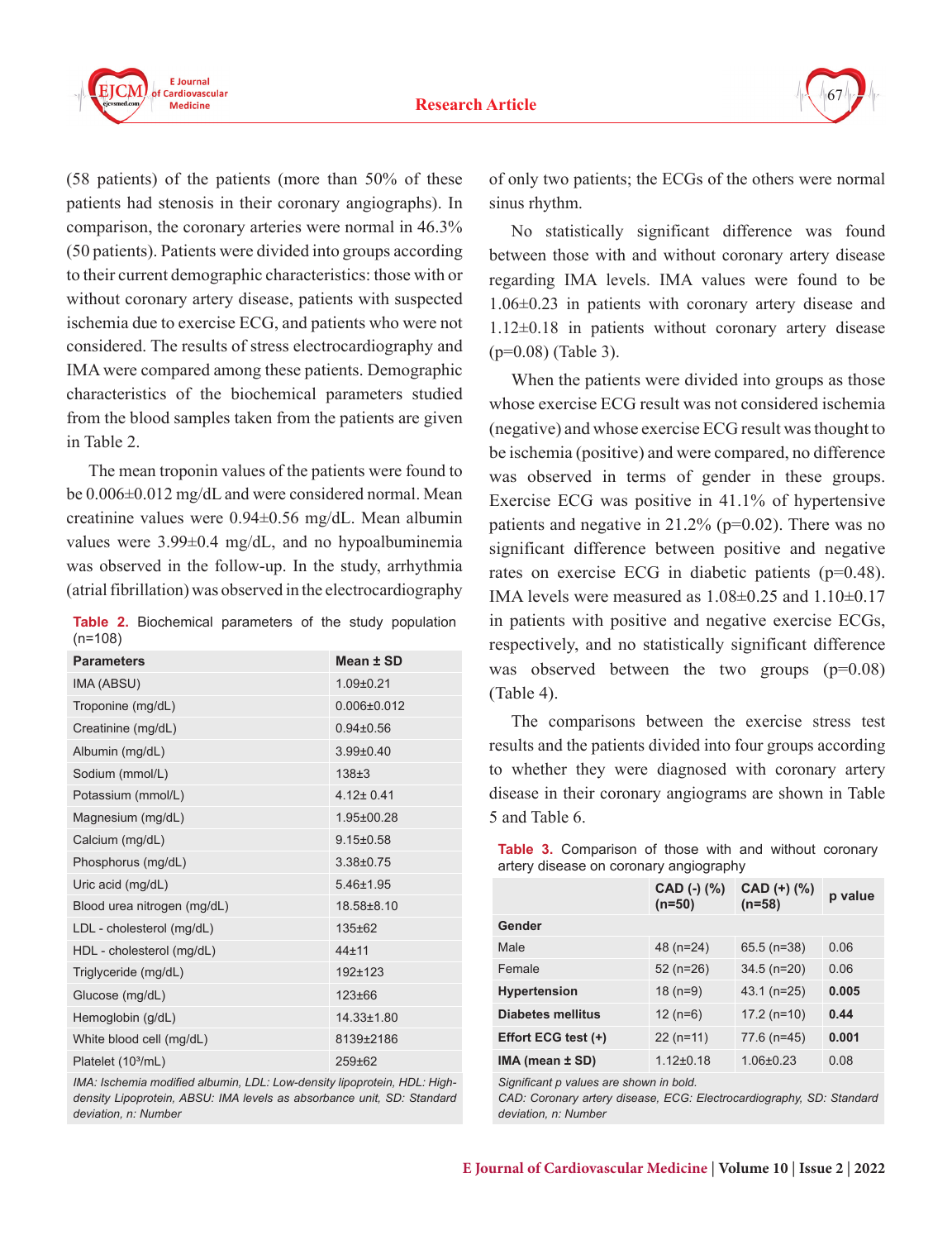



In the patient groups with positive exercise ECG results (80.4% of 56 patients (n=45)) and 25% (n=13) of 52 patients with negative exercise ECG results, coronary artery disease was diagnosed in these groups. However, IMA was not statistically significant (p=0.51).

## **Discussion**

Early diagnosis and treatment of coronary artery disease is an essential condition in terms of mortality and morbidity. In studies conducted so far, it has been determined that IMA can be used to diagnose acute coronary syndromes, especially in emergency services $(11-13)$ . However, there is no study on the use of IMA in stable CAD. In our study,

**Table 4.** Demographic characteristics of patients with positive and negative exercise ECG

|                          | <b>Effort ECG</b><br>test $(-)$ $(\%)$<br>$(n = 52)$ | <b>Effort ECG</b><br>test $(+)$ $(\%)$<br>$(n=56)$ | p value |
|--------------------------|------------------------------------------------------|----------------------------------------------------|---------|
| Gender                   |                                                      |                                                    |         |
| <b>Male</b>              | $46.2$ (n=24)                                        | $67.9$ (n=38)                                      |         |
| Female                   | $53.8$ (n=28)                                        | $32.1$ (n=18)                                      | 0.02    |
| <b>Hypertension</b>      | $21.2$ (n=11)                                        | $41.1$ (n=23)                                      | 0.48    |
| <b>Diabetes mellitus</b> | $15.4$ (n=8)                                         | $14.3$ (n=18)                                      | 0.01    |
| $IMA$ (mean $±$ SD)      | $1.10+0.17$                                          | $1.08 + 0.25$                                      | 0.08    |

*Significant p values are shown in bold.*

*ECG: Electrocardiography, IMA: Ischemia modified albumin, SD: Standard deviation, n: Number*

**Table 5.** Comparison of stress ECG and IMA in patients with coronary artery disease

|                     | $CAD (+) , (%)$<br>$(n=58)$ | IMA<br>$(mean \pm SD)$ | p value |
|---------------------|-----------------------------|------------------------|---------|
| Effort ECG test (+) | $80.4$ (n=45)               | $1.06 \pm 0.123$       | 0.51    |
| Effort ECG test (-) | $25(n=13)$                  | $1.07 \pm 0.170$       | 0.51    |

*ECG: Electrocardiography, CAD: Coronary artery disease, IMA: Ischemia modified albumin, SD: Standard deviation, n: Number*

**Table 6.** Comparison of stress ECG and IMA with patients without coronary artery disease

|                     | $CAD$ (-), $(\% )$<br>$(n=50)$ | <b>IMA</b><br>$(mean \pm SD)$ | p value |
|---------------------|--------------------------------|-------------------------------|---------|
| Effort ECG test (+) | $19.6$ (n=11)                  | $1.16 \pm 0.221$              | 0.51    |
| Effort ECG test (-) | 75 (n=39)                      | $1.10\pm0.174$                | 0.51    |

*ECG: Electrocardiography, CAD: Coronary artery disease, IMA: Ischemia modified albumin, SD: Standard deviation, n: Number*

IMA and exercise testing were compared in patients with and without stable CAD. The significant increase in IMA in acute coronary syndromes aroused the idea that determining the level of IMA may be beneficial in the early diagnosis of stable CAD, and this study was planned.

Previous studies have shown that increased IMA levels in patients evaluated in the emergency department with chest pain complaints are associated with short-term major cardiac events<sup> $(14,15)$ </sup>. In our study, patients with stable angina were prioritized, and patients with the acute coronary syndrome were omitted. However, the idea that IMA levels after exertion can be used in the follow-up rather than the diagnosis of stable coronary heart disease was one of the main ideas of our study.

Sinha et al.<sup>(16)</sup> measured IMA and troponin T in  $208$ patients who presented to the emergency department with chest pain. They reported that the sensitivity for acute coronary syndrome reached 95% by evaluating IMA values of 85 U/mL and above, positive troponin T and ECG together. In the study of Mutrie et al.<sup> $(15)$ </sup>, a sensitivity of 85% was found when IMA and troponin I were evaluated together in acute coronary syndromes. Serum levels of cardiac troponin rise approximately 2-4 hours after the onset of ischemia<sup> $(17)$ </sup>. Nevertheless, for IMA, this time is expressed in minutes $(18)$ . Since the patients in our study were patients with stable angina pectoris, troponin values were negative. In the study of Lippi et al. $(19)$  on healthy aerobic athletes, no change was found in troponin levels after excessive exercise. In our study, except for a few patients, the initial ECGs of all patients were average in terms of acute ischemia and arrhythmia. Ischemia occurring during the exercise test can be detected by the appearance of hemodynamic findings such as chest pain, hypotension, bradycardia, and arrhythmia during the test and only electrocardiographically determined. These ECG changes often appear as ST-segment depression or elevation. In our study, ST-segment elevation was not observed in any patients. Sensitivity and specificity of the relationship between effort test positivity and CAD. When all studies performed so far in the American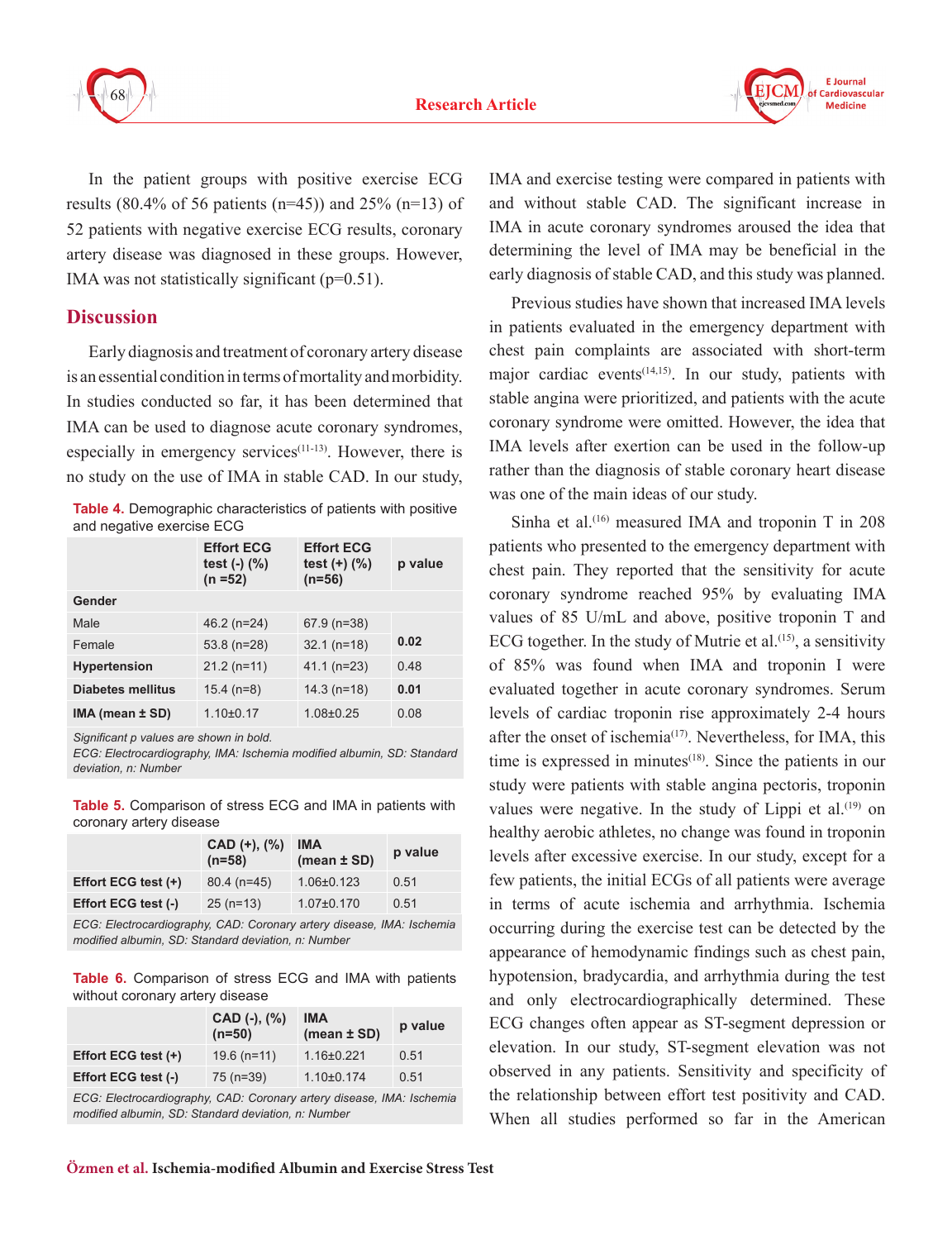

College of Cardiology (ACC) and the American Heart Association (AHA) guidelines were examined, including a group of 24,074 patients, the sensitivity was 68%, and the specificity was  $77\%^{(20)}$ . However, nearly 30% of falsenegative results have been reported in the exercise test $(21)$ .

Therefore, sometimes even severe CAD cases can have evaluation errors because the effort test is normal. Therefore, we think that determining post-exercise IMA levels and high-risk individuals in the future may play an essential role in the diagnosis, follow-up, and treatment of stable coronary heart disease. However, there are contradictory and opposing views that IMA does not increase only due to cardiac origin after exertion. Some studies show that IMA increases in the blood with ischemia that may occur in peripheral ischemia, especially in the extremity muscles. When Lippi et al. $(19)$ compared IMA levels with professional cyclists and the sedentary control group, they found  $100\pm13$  U/mL and 94 $\pm$ 6 U/mL, respectively (p<0.05)<sup>(20)</sup>. In Lippi's study, the participants were exercised first at low exercise and then at a high workload, and blood was drawn for IMA after exertion at the end of a 12-24-hour rest period. There was no information about the patients' baseline ECGs in this study, and myocardial ischemia was not included in the exclusion criteria. In our study, patients had myocardial ischemia, which was confirmed by MPS. As a result of the Lippi study, he claimed that the elevation of IMA might be due to irreversible muscle necrosis due to excessive exercise. If the increase in IMA is due to muscle necrosis, it could not be explained why it did not increase in the sedentary group subjected to the same workload. There is no cut-off value for IMA levels due to muscle ischemia in the literature. In our study, on the other hand, no exercise was difficult enough to cause muscle necrosis in patients. In addition, stable CADs without myocardial necrosis were included in the study, and no statistically significant increase was found in post-exercise IMA levels in those without CAD. Roy et al. $(22)$ , in a study conducted in a group with 23 consecutive peripheral arterial diseases, reported a significant difference in IMA levels in the

treadmill effort test at baseline and peak exercise. In this patient group, myocardial ischemia was investigated by dobutamine stress echocardiography (ECHO) they applied later, and wall motion disorder was not detected in any of the patients. No significant difference was found between serum IMA levels measured at baseline and peak heart rate during dobutamine stress ECHO<sup>(22)</sup>. However, theoretically, IMA elevation may occur due to oxygen radicals that may occur during peripheral ischemia. However, we think coronary ischemia should be excluded first in future studies.

In a study by Apple et al. $(23)$  on 14 marathon runners, they found a biphasic response to baseline in IMA levels. Initial IMA levels decreased significantly in the measurement immediately after exertion and returned to normal levels in the first hour. Therefore, they argued that the reliability of IMA in the diagnosis of post-exercise myocardial ischemia is  $low^{(23)}$ . However, during strenuous exercise, hemoconcentration and excessive lactate production occur during exertion. The excess lactate formed may cause low IMA levels by cross-reacting during the albumin binding test. An exercise stress test cannot be considered a demanding exercise test like marathon running. Excessive proteinuria occurs during strenuous exercise such as a marathon. Therefore, the result in Apple et al.'s<sup> $(23)$ </sup> study may be due to excessive exercise-induced urinary proteinuria. In our study, serum lactate levels were not evaluated. The number of patients in our study was relatively high compared to Apple et al.' $s^{(23)}$  study. However, no disease group that could cause proteinuria was included in our study.

In conclusion, our study observed that measuring IMA levels in stable coronary artery patients and in immobile patients who could not perform an exercise ECG did not make a statistically significant contribution to the diagnosis of myocardial ischemia. Several previous studies investigated the relationship between IMA and myocardial ischemia in diagnosing asymptomatic coronary heart disease using MPS and pharmacological stress echocardiography methods. However, it is difficult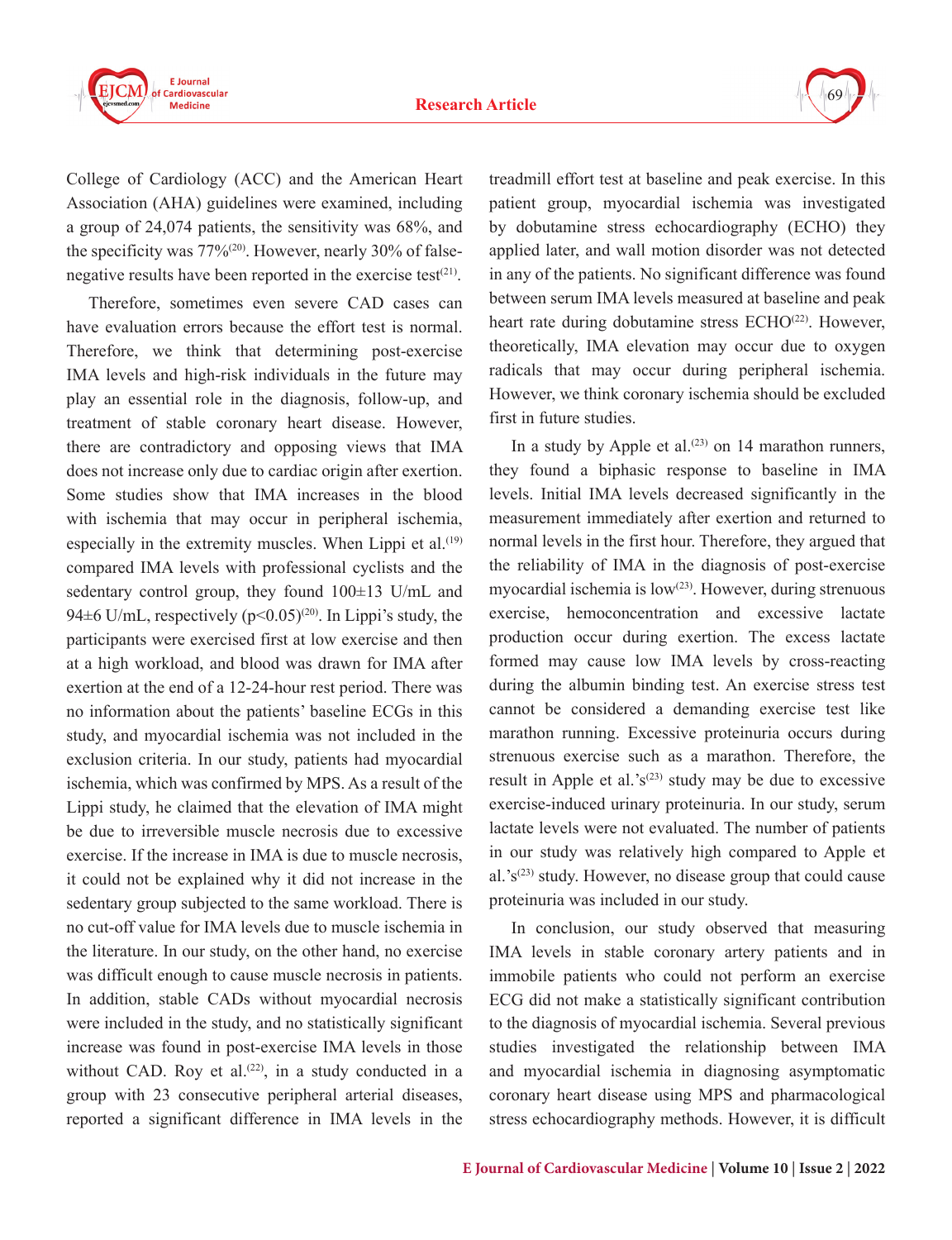



to say that scintigraphy and stress echocardiography show one hundred percent coronary artery disease. Furthermore, no study has been found in the literature comparing IMA levels with exercise ECG in patients with stable angina. Our study is a first in this regard.

#### **Study Limitations**

One of the limitations of our study is that patients whose MPS results were interpreted in favor of ischemia present with average coronary artery results, and the study was affected in this direction because of false-positive results of scintigraphy. Another aspect was that our study group was limited to only stable coronary artery patients. Therefore, our findings cannot be applied to all patients with acute coronary syndrome.

## **Conclusion**

Ischemic heart disease is a severe health problem worldwide, as in our country. Diagnostic tests used today are primarily used to diagnose and determine the extent of ischemia and necrosis area. The high levels of troponin and Creatine kinase-MB, which are among the available biomarkers, are very useful in diagnosing and determining the width of the necrosis area. In patients with acute coronary syndrome without necrosis and stable angina pectoris, these tests are insufficient for diagnosis. They are not sufficient to determine the prevalence of CAD. IMA levels increase in the early stages of ischemia in patients with acute coronary syndrome presenting with NSTEMI/USAP clinic and may indicate ischemia. As a result of our study, it was observed that IMA, whose sensitivity and specificity are significant in the diagnosis of CAD, is not a significant biomarker in predicting myocardial ischemia in patients with stable angina. Compared with the exercise ECG, IMA was not significant in demonstrating myocardial ischemia in patients. It has been determined that IMA is not a significant biochemical marker in demonstrating myocardial ischemia in immobile or unable to exercise patients with stable angina pectoris.

#### **Acknowledgements**

We would like to thank Halil İbrahim Özkan and Hüseyin Ede for their efforts in analyzing the data.

#### **Ethics**

**Ethics Committee Approval:** Atatürk University Faculty of Medicine approved compliance with the study with the Declaration of Helsinki and the ethical rules of the Medicine Ethics Committee (decision number: 06/27, date: 04.10.2018).

**Informed Consent:** Signed consent form was received from patients.

**Peer-review:** Externally peer-reviewed.

#### **Authorship Contributions**

Concept: Özmen M, Karakelleoğlu Ş, Design: Özmen M, Karakelleoğlu Ş, Analysis and/or Interpretation: Özmen M, Karakelleoğlu Ş, Ardahanlı İ, Literature Search Özmen M, Karakelleoğlu Ş, Ardahanlı İ, Writing: Özmen M, Ardahanlı İ.

**Conflict of Interest:** No conflict of interest was declared by the authors.

**Financial Disclosure:** No financial resources have been used for this article.

# **References**

- 1. Antman EM, Braunwald E. Managing stable ischemic heart disease. N Engl J Med 2020;382:1468-70.
- 2. Katta N, Loethen T, Lavie CJ, Alpert MA. Obesity and coronary heart disease: epidemiology, pathology, and coronary artery imaging. Curr Probl Cardiol 2021;46:100655.
- 3. Banning AP, Crea F, Lüscher TF. The year in cardiology: acute coronary syndromes. Eur Heart J 2020;41:821-32.
- 4. Coverdale JPC, Katundu KGH, Sobczak AIS, Arya S, Blindauer CA, Stewart AJ. Ischemia-modified albumin: crosstalk between fatty acid and cobalt binding. Prostaglandins Leukot Essent Fatty Acids 2018;135:147- 57.
- 5. Savci U, Senel E, Oztekin A, Sungur M, Erel O, Neselioglu S. Ischemiamodified albumin as a possible marker of oxidative stress in patients with telogen effluvium. An Bras Dermatol 2020;95:447-51.
- 6. Lim ZX, Duong MN, Boyatzis AE, et al. Oxidation of cysteine 34 of plasma albumin as a biomarker of oxidative stress. Free Radic Res 2020;54:91- 103.